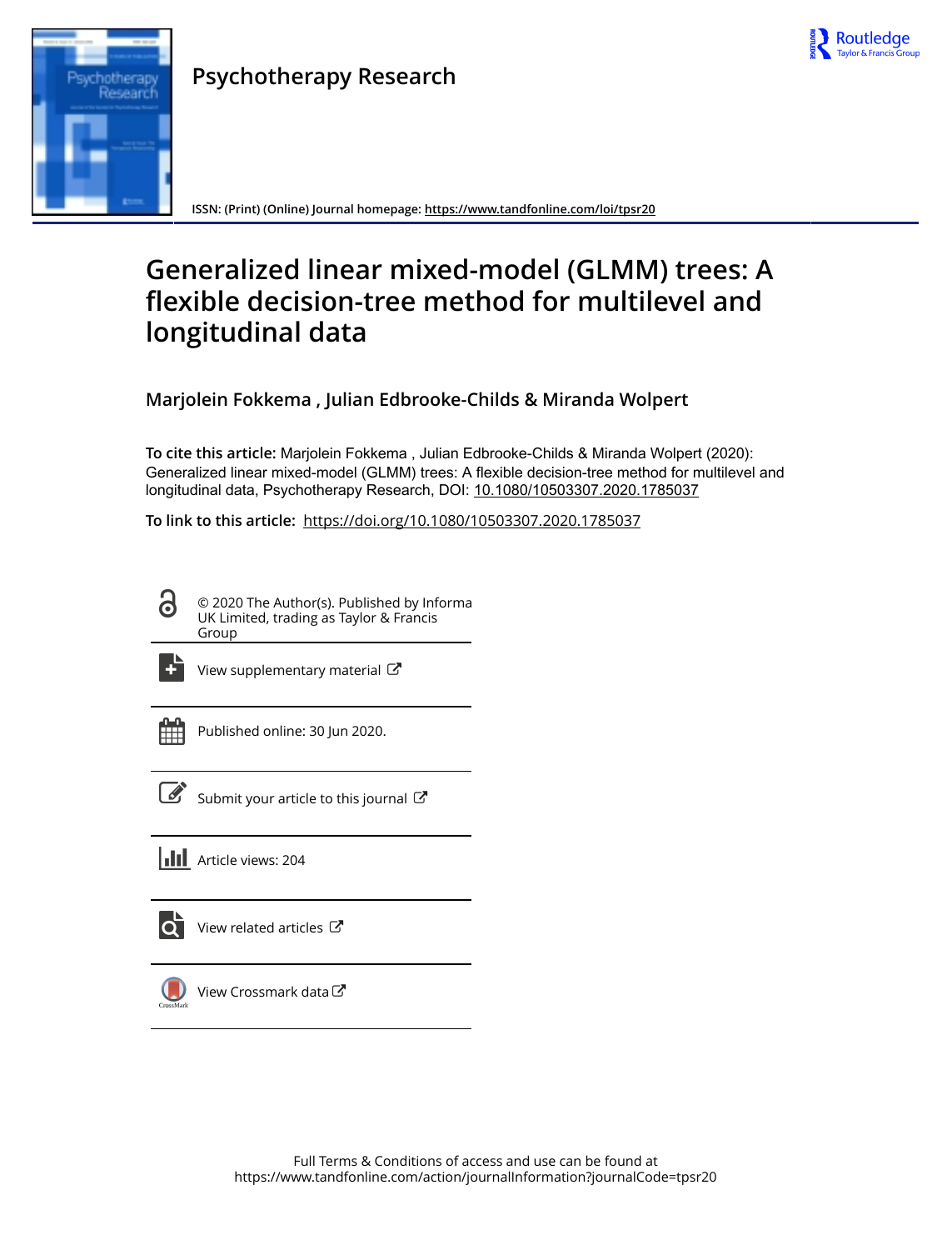# Generalized linear mixed-model (GLMM) trees: A flexible decision-tree method for multilevel and longitudinal data

## MARJOLEIN FOKKEMA<sup>1</sup>, JULIAN EDBROOKE-CHILDS<sup>2</sup>, & MIRANDA WOLPERT<sup>2</sup>

 $^1$ Department of Methods & Statistics, Institute of Psychology, Leiden University, Leiden, The Netherlands &  $^2$ Evidence Based Practice Unit, Anna Freud Centre/UCL, London, UK

(Received 31 December 2019; revised 27 May 2020; accepted 8 June 2020)

### Abstract

Objective: Decision-tree methods are machine-learning methods which provide results that are relatively easy to interpret and apply by human decision makers. The resulting decision trees show how baseline patient characteristics can be combined to predict treatment outcomes for individual patients, for example. This paper introduces GLMM trees, a decision-tree method for multilevel and longitudinal data.

Method: To illustrate, we apply GLMM trees to a dataset of 3,256 young people (mean age 11.33, 48% girls) receiving treatment at one of several mental-health service providers in the UK. Two treatment outcomes (mental-health difficulties scores corrected for baseline) were regressed on 18 demographic, case and severity characteristics at baseline. We compared the performance of GLMM trees with that of traditional GLMMs and random forests.

Results: GLMM trees yielded modest predictive accuracy, with cross-validated multiple R values of .18 and .25. Predictive accuracy did not differ significantly from that of traditional GLMMs and random forests, while GLMM trees required evaluation of a lower number of variables.

Conclusion: GLMM trees provide a useful data-analytic tool for clinical prediction problems. The supplemental material provides a tutorial for replicating the GLMM tree analyses in R.

Keywords: multilevel data; decision making; decision-tree methods; mixed-effects models; subgroup detection

Clinical or methodological significance: Decision tree-methods provide results that may be easier to apply in clinical practice than traditional statistical methods, like the generalized linear mixed-effects model (GLMM).

- . GLMM trees provides a flexible decision-tree algorithm that can be applied to a wide range of research questions in psychotherapy research, and that can account for multilevel and longitudinal data structures.
- . Using a large patient-level dataset on outcomes at UK mental health services, we show that GLMM trees provide accuracy on par with traditional GLMMs and random forests, a modern machine-learning method, while requiring less information for making a prediction.
- . The supplementary material provides a manual which shows researchers how they can fit GLMM trees to their own data in the opensource statistical programming environment R.

### Introduction

Many empirical research questions in mental health are focused on decision making in clinical practice. For example: Which patients are (not) at risk for a recurrent disorder? Which patients will benefit most (least) from treatment? Such research questions are

© 2020 The Author(s). Published by Informa UK Limited, trading as Taylor & Francis Group

Correspondence concerning this article should be addressed to Marjolein Fokkema, Department of Methods & Statistics, Institute of Psychology, Leiden University, Wassenaarseweg 52, 2333 AK Leiden, The Netherlands. Email: [m.fokkema@fsw.leidenuniv.nl](mailto:m.fokkema@fsw.leidenuniv.nl) This article has been republished with minor changes. These changes do not impact the academic content of the article.

This is an Open Access article distributed under the terms of the Creative Commons Attribution-NonCommercial-NoDerivatives License [\(http://creativecommons.org/licenses/by-nc-nd/4.0/](http://creativecommons.org/licenses/by-nc-nd/4.0/)), which permits non-commercial re-use, distribution, and reproduction in any medium, provided the original work is properly cited, and is not altered, transformed, or built upon in any way.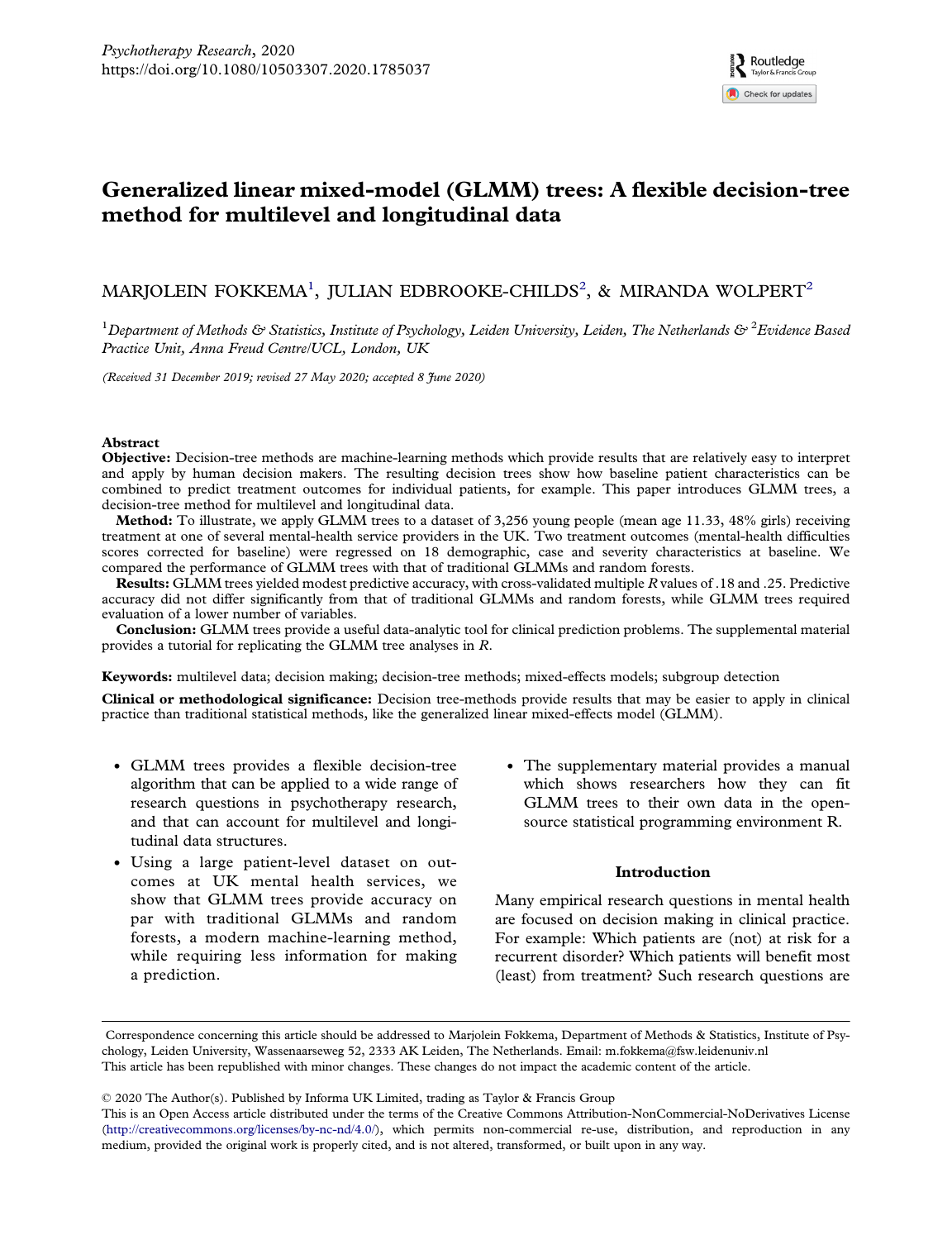<span id="page-2-0"></span>traditionally addressed using additive linear models, like the generalized linear model (GLM) or the generalized linear mixed-effects model (GLMM). For example, in recent publications in Psychiatry Research, GL(M)Ms were applied by O'Keeffe et al. ([2018\)](#page-12-0) to predict dropout among adolescents receiving psychotherapy, and by Koffmann ([2020](#page-12-0)) to predict outcomes among adults receiving psychotherapy. Although such GL(M)Ms allow for identifying predictors associated with psychotherapy outcomes, they do not directly show what to do in clinical decision making. For example, if the predictor variable is continuous, where should we draw the line for deciding high versus low risk? And when some risk factors are present, but others absent, how should we combine the risk factors into a single decision?

In contrast to traditional GL(M)Ms, recursive partitioning or decision-tree methods do show what to do in decision making. Instead of describing the association between predictor and outcome variables by a mathematical formula (e.g.,  $\hat{y} = b_0 + b_1x_1 + b_2x_2 + b_3x_3$ ), recursive partitioning methods describe the association between predictor and outcome variables by a binary decision tree. Such decision trees are easier to apply in clinical practice, where information, time and computational power are limited and costly (e.g., Gigerenzer, Todd, & the ABC Research Group, [1999](#page-12-0)). This relative ease of interpretation and application has led several authors of earlier studies published in Psychotherapy Research to apply decision-tree methods for predicting treatment outcomes (e.g., Berman & Hegel, [2014;](#page-11-0) Hannöver et al., [2002;](#page-12-0) Hannöver & Kordy, [2005](#page-12-0); Hansen et al., [2007](#page-12-0)). An additional advantage of decision-tree methods is their non-parametric nature: They do not require assumptions like linear associations or normally distributed residuals, and allow for specifying a large number of potential predictor variables, which may even exceed the number of observations.

The current paper aims to introduce a recent decision-tree method that allows for the analysis of multilevel and longitudinal datasets: GLMM trees (Fokkema et al., [2018](#page-12-0)). Such data structures are commonly encountered in psychotherapy research, and GLMM trees may thus provide a useful dataanalytic tool in such studies. The paper is structured as follows: In the remainder of the Introduction, we discuss the position of decision trees within the broader area of machine learning. Next, we discuss the building blocks of the GLMM tree algorithm. In the Method and Results section, we illustrate how the GLMM tree algorithm can provide a clinically useful alternative to traditional GLMMs. We apply the GLMM tree algorithm to an existing dataset from an earlier study on patient-level predictors of young people's treatment outcomes in UK mental-health services (Edbrooke-Childs et al., [2017\)](#page-12-0). We compare the resulting decision trees in terms of predictive accuracy and interpretability with the traditional GLMMs originally fitted to the data. We also compare the performance with that of random forests, a machine-learning algorithm which has often been found to rank highest in terms of predictive accuracy. In the Discussion section, we integrate our results with earlier findings on (mixed-effects) decision-tree methods. For readers interested in fitting GLMM trees to their own data, the supplementary material provides a tutorial on how to fit GLMM trees in the statistical programming environment R (R Core Team, [2020\)](#page-12-0).

### Decision Trees and Machine-learning Methods

Compared to other machine-learning algorithms for prediction, the main advantage of single decision trees is their interpretability: the tree-like structure is preeminently suited for practical decision making. At the same time, however, the tree-like structure is relatively simple, so it may provide only a coarse approximation of very smooth or fine-grained associations possibly present in a dataset. As a result, single decision trees generally do not rank among the most accurate machine-learning methods (e.g., Fernández-Delgado et al., [2014;](#page-12-0) Gacto et al., [2019](#page-12-0); Zhang et al., [2017\)](#page-13-0).

To improve the predictive accuracy of single decision trees, so-called ensembling techniques can be used. For example, techniques like bagging (Breiman, [1996](#page-11-0)), boosting (Schapire & Freund, [1995\)](#page-13-0) and random forests (Breiman, [2001](#page-11-0)) grow a large number of trees on random samples of the original dataset. This allows the predictive model to flexibly approximate the associations present in a dataset in a smooth manner. As a result, these ensemble methods provide better predictive accuracy, exceeding that of any of the individual trees (e.g., Rokach, [2010\)](#page-12-0). The main disadvantage of such tree ensembles is their complexity: instead of a single decision tree, the predictive model now consists of a large number (generally  $\geq 500$ ), that can no longer be visually grasped.

This high predictive accuracy as well as high complexity is shared by other state-of-the-art machine learning methods, like support vector machines and artificial neural networks. Studies comparing the predictive performance of machine-learning methods on a wide range of data problems generally find decisiontree ensembles, support vector machines, and sometimes artificial neural networks to rank highest in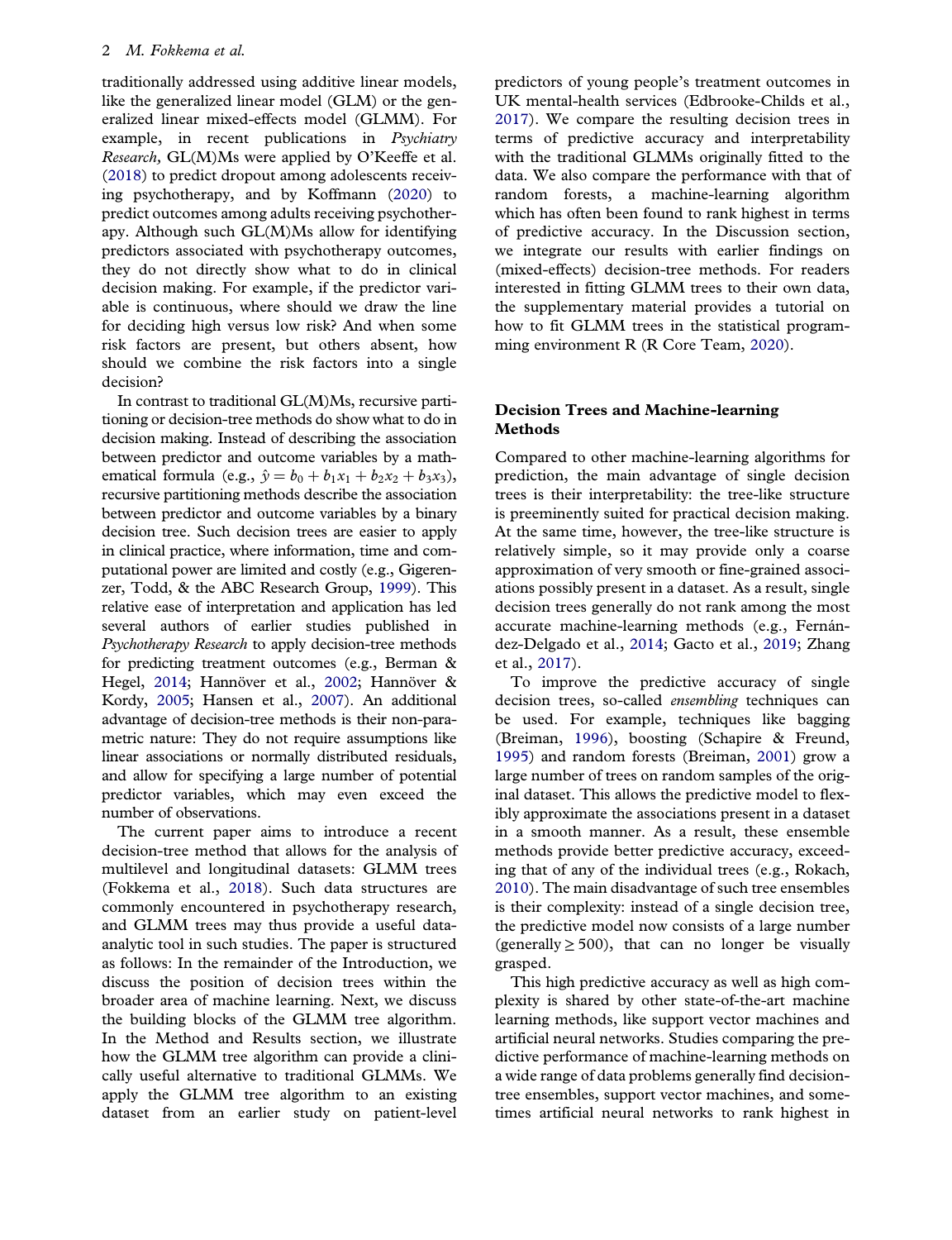<span id="page-3-0"></span>terms of predictive accuracy. For example, Gacto et al. [\(2019](#page-12-0)) found random forests and support vector machines to rank highest in solving nonlinear regression problems. Zhang et al. [\(2017\)](#page-13-0) found boosted tree ensembles matched or exceeded the predictive performance of support vector machines and random forests. Fernández-Delgado et al. ([2014](#page-12-0)) found random forests to provide highest predictive performance, followed by support vector machines, neural networks and boosted tree ensembles.

The increase in predictive accuracy provided by methods like support vector machines, neural networks and decision-tree ensembles, however, comes at the cost of complexity. How these methods compute predictions from the values of predictor variables is difficult, if not impossible, for humans to grasp. Several explanatory methods have therefore been proposed, which aim to explain how complex statistical methods arrive at their predictions (e.g., Lundberg & Lee, [2017](#page-12-0); Ribeiro et al., [2016\)](#page-12-0). However, these methods currently suffer from several drawbacks. As noted by Carvalho et al. ([2019\)](#page-11-0), there is no consensus on how to measure the quality of these explanations. Thus, there is no guarantee that the explanations provide enough detail to understand what the black-box method is doing (Rudin, [2019\)](#page-12-0). Rudin ([2019](#page-12-0)) also noted that black-box predictive models combined with (similarly complex) explanatory methods may yield complicated decision pathways that increase the likelihood of human error. This was corroborated by Kaur et al. [\(2020](#page-12-0)), who experimentally studied the use of explanatory methods among data scientists; they found that the explanations were often over-trusted and few users were able to accurately describe what the visualizations were showing.

At the same time, a recent systematic review found no performance benefit of machine learning over logistic regression for clinical prediction models (Jie et al., [2019](#page-12-0)), indicating that the trade-off between higher accuracy and lower complexity may not always hold. A possible explanation for this finding is that even for flexible models, in order to capture complex patterns, these patterns need to be observed repeatedly. This may require very large sample sizes, especially for the prediction of human behaviour and life outcomes, which have been noted to be difficult to predict (e.g., Salganik et al., [2020](#page-13-0)). Earlier, Hand ([2006\)](#page-12-0) already noted that the gains in predictive performance offered by more complex methods over simpler ones are generally small, and that practical, real-world characteristics of prediction problems may render such differences irrelevant.

Thus, whether for individual prediction problems a method with state-of-the-art predictive accuracy should be preferred over a simpler method likely depends on several characteristics of the data problem, such as the relative gain in predictive performance, the amount and cost of information required for making a prediction, the extent to which the training data is a random sample from the target population, and/or the quality of the data (e.g., measurement error, mislabeled cases). Especially in situations where the gain in predictive accuracy offered by more complex methods is small, or where collecting and processing of information is costly, simpler methods like decision trees or regularized GLMs may be preferred.

### Unbiased Recursive Partitioning and Extension to Multilevel and Longitudinal Data

The GLMM tree algorithm is an extension of the unbiased recursive partitioning framework of Hothorn et al. [\(2006\)](#page-12-0) and Zeileis et al. ([2008\)](#page-13-0). Unbiased here means that the methods do not present with a variable selection bias, in which variables with a larger number of categories or unique values are more likely to be selected for partitioning, even if they are no more informative than their competitors (e.g., White & Liu, [1994\)](#page-13-0). Several of the earlier recursive partitioning methods, like the Classification and Regression Trees algorithm (CART; Breiman et al., [1984\)](#page-11-0), suffer from such a variable selection bias. The aforementioned studies published in Psychotherapy Research also employed the CART algorithm, or adjusted versions thereof. More recent recursive partitioning algorithms, like the classification tree algorithm of Kim and Loh [\(2001\)](#page-12-0), the conditional inference tree algorithm of Hothorn et al. [\(2006](#page-12-0)), and the model-based recursive partitioning algorithm of Zeileis et al. ([2008\)](#page-13-0) do not suffer from this variable selection bias.

These algorithms mitigate variable selection bias by separating variable and cut-point selection: in every node, the splitting variable is selected first, based on test statistics quantifying the association between predictor and response variables. At each step, the variable with the lowest  $p$  value of the association test is selected for splitting. After selection of the splitting variable, the cut-point or splitting value is selected through optimizing the sum of the loss function in the two resulting nodes. The use of statistical tests for selection of splitting variables also provides a stopping rule: When none of the potential predictor variables in the current node has a p value below the pre-specified  $\alpha$  level, splitting is halted.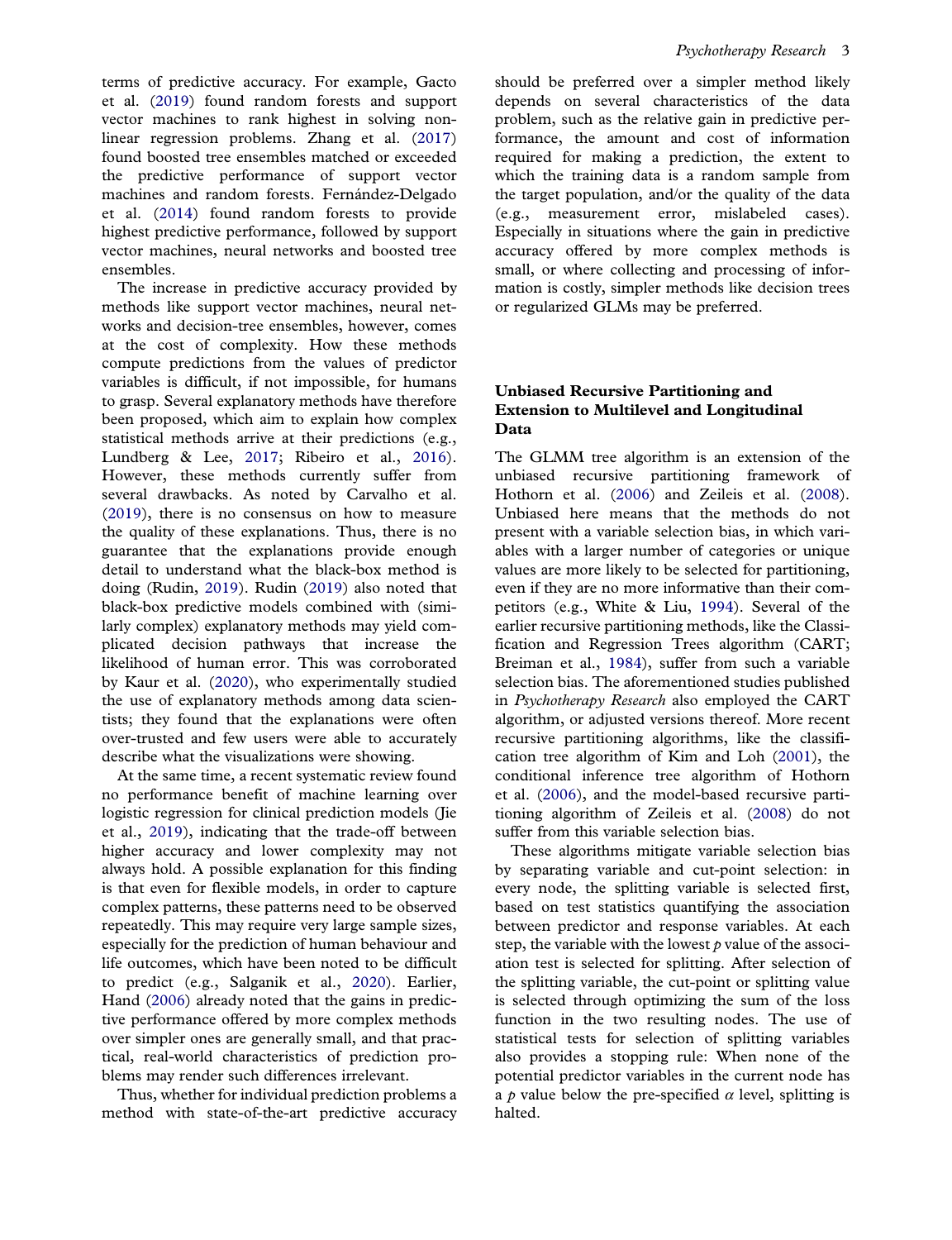### <span id="page-4-0"></span>4 M. Fokkema et al.

The GLMM tree algorithm is based on the GLM tree algorithm, a specific case of the model-based recursive partitioning algorithm of Zeileis et al. ([2008\)](#page-13-0). GLM trees fit a recursive partition based on a (generalized) linear model: The nodes in a GLM tree consist of subgroup-specific GLMs, which contain an intercept term and possibly the effects of one or more predictor variables. The subgroups are described in terms of additional covariates: variables that are used to define the partition or subgroups, which are not included as predictors of the GLM.

The GLMM tree algorithm extends the GLM tree algorithm by accounting for possible dependence between observations in longitudinal or multilevel datasets. In such datasets, individual observations are nested in higher-level units: In multilevel datasets, individual observations (e.g., patients) may be nested within higher-level units (e.g., therapists and/ or treatment centres), while in longitudinal datasets, measurements obtained at different occasions may be nested within patients. Traditionally, such datasets are analyzed with GLMM-type linear models, which account for the correlated nature of observations through the estimation of random effects. In (generalized) linear models, this has been found to yield more accurate standard errors and lower type-I and -II errors (e.g., Moerbeek, [2004;](#page-12-0) Steenbergen & Jones, [2002](#page-13-0); Van den Noortgate et al., [2005\)](#page-13-0). Only recently have decision-tree methods been developed that allow for the analysis of such correlated data structures. Accounting for correlated structures in decision-tree analyses has been shown to yield more accurate, as well as less complex trees (e.g., Fokkema et al., [2018;](#page-12-0) Hajjem et al., [2017](#page-12-0); Sela & Simonoff, [2012](#page-13-0)). Further technical detail on the estimation of GLMM trees is provided in Fokkema et al. ([2018\)](#page-12-0).

GLMM trees allow for the analysis of a wide range of research questions. First, outcome variables may be continuous, binary, or counts; predictor variables may be continuous or (ordered) categorical. Second, in addition to finding predictors of (clinical) outcomes, GLMM trees can also be used to find moderators in the association between predictor and outcome variables in multilevel and longitudinal datasets. Examples of particular relevance to psychotherapy research include the detection of moderators of treatment effect, where the interest is in detecting subgroups which show differential effects for two or more treatments (Doove et al., [2014;](#page-12-0) Fokkema et al., [2018](#page-12-0); Seibold et al., [2016\)](#page-13-0). Another example is the detection of subgroups in growth curve models, where the interest is in finding subgroups with different initial levels of symptomatology or different patterns of change over time. As such, GLMM trees provide a flexible

statistical tool for informing a wide range of clinical decision questions. In the current paper, we focus on a relatively simple prediction problem, where the value of treatment outcomes are predicted using a range of baseline patient characteristics, while possible differences due to service providers are accounted for. Although GLMM trees can be applied to more complex research questions, the aim of this paper is to provide an introductory primer on the use of a GLMM trees. Readers interested in more complex analyses can consult Fokkema et al. ([2018](#page-12-0)) and/or the examples in the documentation of package glmertree (Zeileis & Fokkema, [2019](#page-13-0)), that can be used for fitting GLMM trees.

It should be noted that there are other algorithms and software packages that allow for recursive partitioning of GLMM-type models, such as SEM trees (Brandmaier et al., [2013](#page-11-0)), longRpart (Abdolell et al., [2002](#page-11-0)) and longRpart2 (Stegmann et al., [2018\)](#page-13-0). In the current paper, we focus on GLMM trees, because it allows for partitioning based on variables measured at both the lowest level (e.g., patient level) as well as higher levels (e.g., therapist, treatment centre, region level). The other packages mentioned allow for partitioning based on variables measured at the highest level only, which precludes analyses such as the one in the current paper, where we want to detect subgroups with different treatment outcomes based on patient-level characteristics (level I), while accounting for treatment outcome differences between treatment centres (level II).

### Method

### Dataset

Edbrooke-Childs et al. ([2017\)](#page-12-0) analyzed a sample of 3,256 young people who received treatment at one of 13 mental-health service providers in the UK. The analyses were performed on complete cases. Summary statistics for age, gender and ethnicity are provided in [Table I](#page-5-0). Potential predictor variables were demographic variables (age, gender, ethnicity), case characteristics (coding the presence or absence of several mental and behavioural disorders), and severity characteristics (measures of impairment in functioning) assessed at baseline.

Specifically, ethnicity was captured using the categories from the 2001 Census from the UK Office for National Statistics, and grouped for analysis according to the levels reported in [Table I](#page-5-0). Case characteristics included absence/presence of hyperactivity, emotional problems, conduct problems, eating disorder, self-harm, autism, special education needs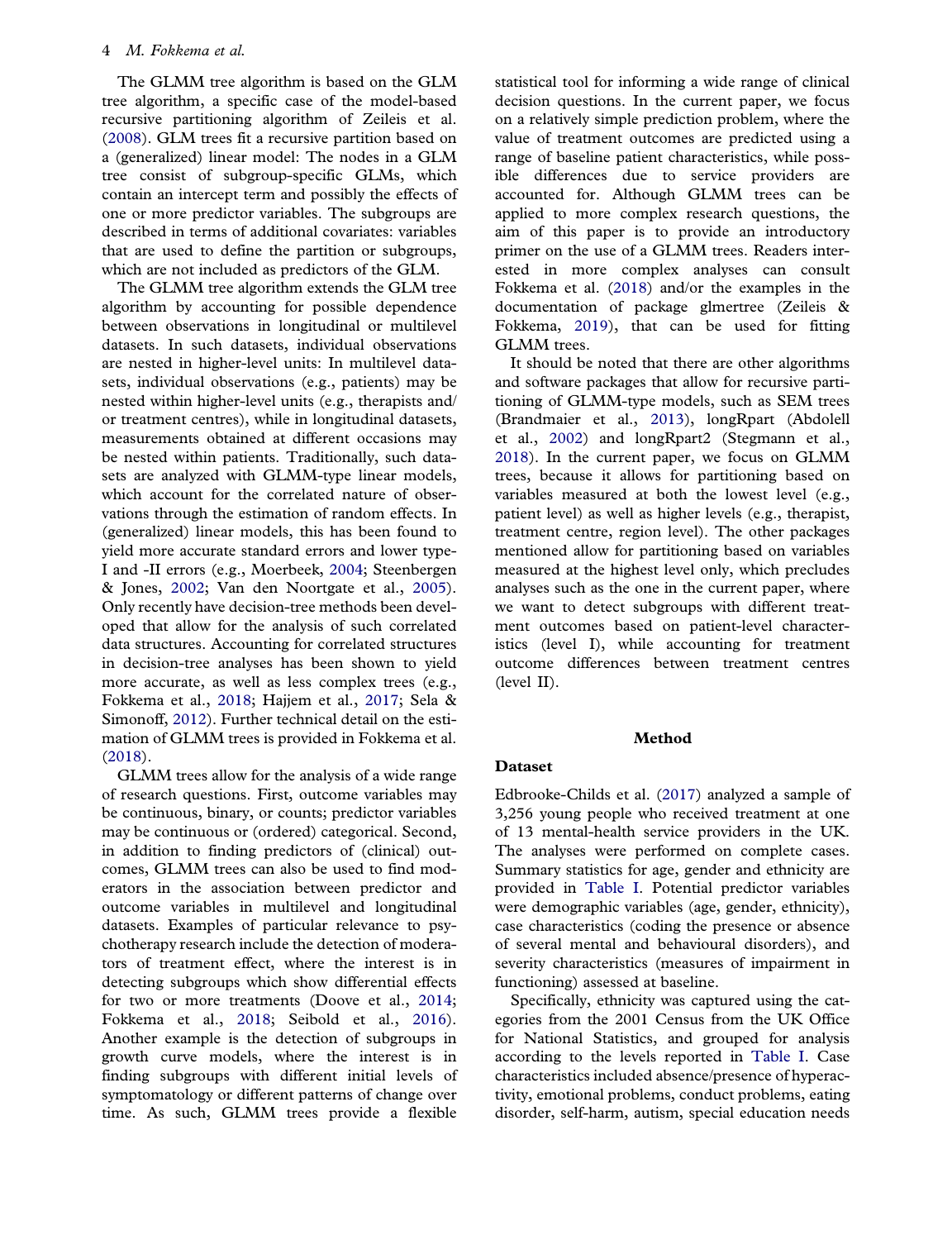|                              |                               | $M(SD)$ or % | Min     | Max   |
|------------------------------|-------------------------------|--------------|---------|-------|
| Age                          |                               | 11.33 (3.42) | 4.00    | 18.00 |
| Gender                       | Female                        | 48%          |         |       |
| Ethnicity                    | White                         | 69%          |         |       |
|                              | Mixed                         | 5%           |         |       |
|                              | Asian                         | 8%           |         |       |
|                              | <b>Black or Black British</b> | 6%           |         |       |
|                              | Other                         | 5%           |         |       |
|                              | Not reported or missing       | 13%          |         |       |
| Case characteristics         | Hyperactivity                 | 10%          |         |       |
|                              | Emotional problems            | 55%          |         |       |
|                              | Conduct problems              | 20%          |         |       |
|                              | Eating disorder               | 5%           |         |       |
|                              | Self-harm                     | 8%           |         |       |
|                              | Autism                        | 9%           |         |       |
|                              | Special education needs       | 8%           |         |       |
|                              | Other presenting problems     | 22%          |         |       |
|                              | Infrequent characteristics    | 12%          |         |       |
| Total difficulties T1        |                               | 18.49 (7.13) | 0.00    | 39.00 |
| Total difficulties T2        |                               | 15.48 (7.87) | 0.00    | 38.00 |
| Unadjusted treatment outcome |                               | 0.00(1.00)   | $-4.51$ | 5.12  |
| Adjusted treatment outcome   |                               | 0.16(1.21)   | $-6.44$ | 5.86  |

<span id="page-5-0"></span>Table I. Descriptive statistics of the full sample  $(N = 3,256)$ .

and other presenting problems (Table I). Furthermore, the presence of case characteristics occurring with a frequency of  $5\%$  in the sample were grouped into a single "infrequent characteristics" indicator (i.e., psychosis, intellectual disability, developmental disorder, habit disorder, substance misuse, child protection concerns, and Child Act order in place). Severity characteristics were assessed using the impact supplement of the Strengths and Difficulties Questionnaire (SDQ; Goodman, [1997\)](#page-12-0). This yielded six indicators for the severity of mentalhealth problems: duration (rated on a 5-point scale ranging from absent to  $> 1$  year), overall distress, and impairment on home life, friendships, classroom performance, and leisure activities (all rated on a 3 point scale ranging from little or no severity to high severity).

Treatment outcome was quantified as the total mental-health difficulties score on the SDQ, assessed approximately 4–8 months after the first (baseline) assessment. This score was computed by summing the four difficulties subscales of the SDQ (conduct problems, emotional problems, peer problems, hyperactivity; descriptive statistics presented in Table I). Two outcome variables were calculated: An unadjusted treatment outcome, which is the standardized value of the total difficulties score corrected for the baseline assessment, with higher values indicating poorer outcomes. Secondly, an adjusted treatment outcome was calculated, which corresponds to the so-called "added value score" on the  $SDQ<sup>1</sup>$  $SDQ<sup>1</sup>$  $SDQ<sup>1</sup>$  (Ford et al., [2009](#page-12-0)). It reflects the standardized difference

between observed and expected change in mental health difficulties, and aims to correct for spontaneous improvement and regression to the mean. It can be interpreted as an effect size, where positive values indicate more improvement and negative values indicate more deterioration than expected. We analyzed both treatment outcomes, because the unadjusted outcome can be interpreted as a weighted change score, while the adjusted outcome can be interpreted as deterioration compared to what would have been expected, had the young person not accessed services.

### Statistical Analyses

All analyses were performed in the statistical programming environment R (R Core Team, [2020\)](#page-12-0). Mixed-effects regression models were fitted using package lme4 (Bates et al., [2015](#page-11-0)). A random intercept was estimated with respect to mental-health service provider and restricted maximum likelihood (REML) estimation was employed. GLMM trees were fitted using package glmertree (Zeileis & Fokkema, [2019\)](#page-13-0). Again, a random intercept was estimated with respect to mental-health service provider. Default settings were employed: REML was employed for estimation of the fixed- and randomeffects parameters, an  $\alpha$  level of .05 was employed and  $p$  values for the variable selection tests were Bonferroni corrected. Random forests were fitted using package randomForest (Liaw & Wiener, [2002](#page-12-0)). We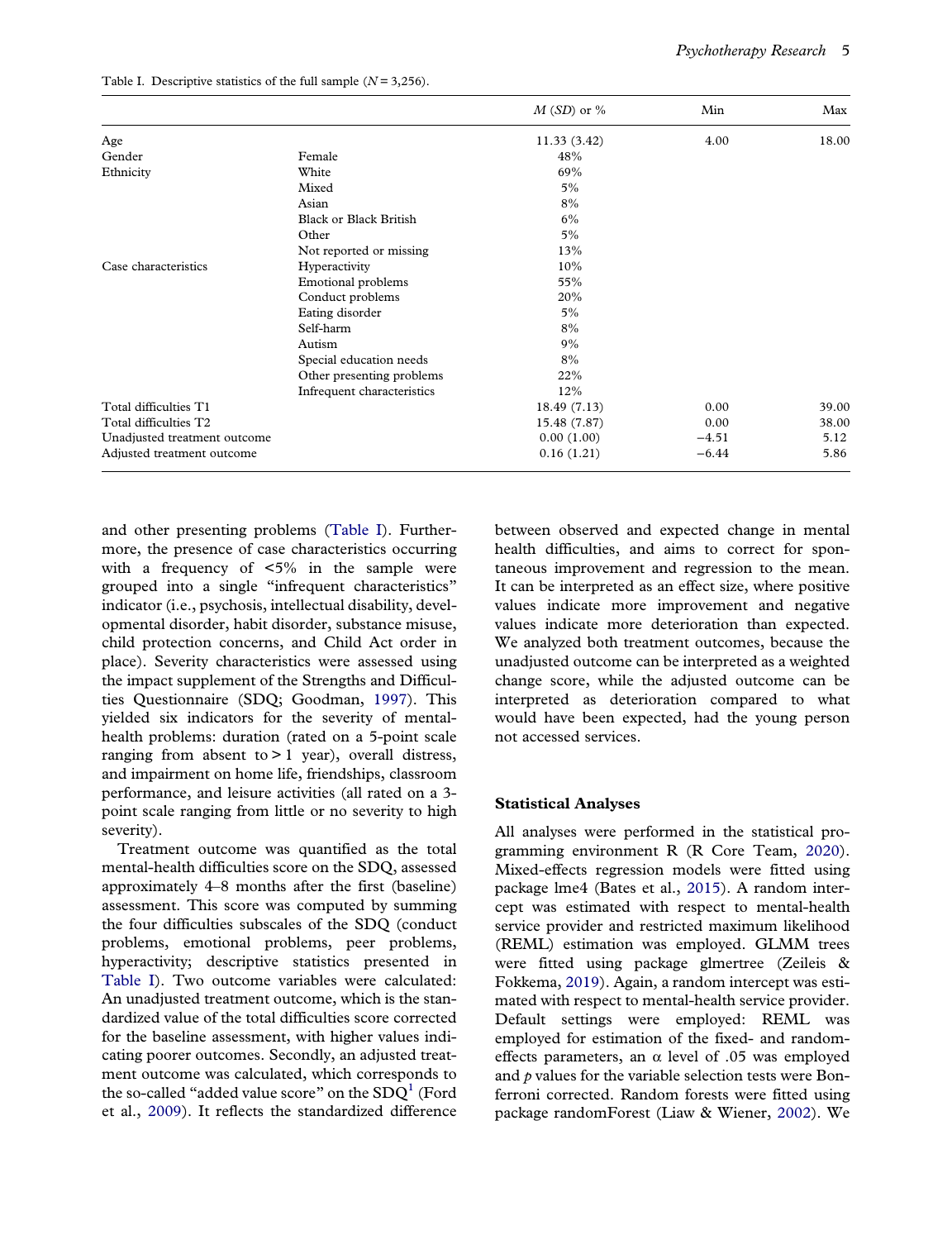<span id="page-6-0"></span>included the indicator for mental-health service provider as a categorical predictor variable. Furthermore, earlier studies have found good predictive performance for the standard random forest algorithm in multilevel data when the intra-class correlation was small (Hajjem et al., [2014;](#page-12-0) Karpievitch et al., [2009](#page-12-0); Martin, [2015](#page-12-0)). Because this was also the case in our study, we employed default settings: no a-priori restrictions on tree size were applied, 500 bootstrap samples were drawn, and for selecting each split, a random sample of 1/3 of the potential predictor variables was used.

To estimate the models' predictive accuracies, we employed 10-fold cross validation. Cross validation provides a more realistic estimate of generalization error than calculating variance explained in the training sample (Hastie et al., [2009\)](#page-12-0). Cross-validated predictions for the mixed-effects regression and GLMM tree models were computed based on both random and fixed effects, so that predictions for all fitted models captured the effect of mental-health service provider. Prediction error was quantified as the mean squared difference between predicted and observed response variable values (MSE). The standard error of the MSE was computed as the standard deviation of the squared difference between predicted and observed response variable values, divided by the square root of the sample size. Furthermore, we standardized MSE values through dividing by the sample standard deviations of the response variables. This yields a measure which can be interpreted as the multiple R coefficient. In the current study, this multiple R value may seem relatively low, compared to values that readers are used to, because it was computed based on cross-validation instead of training data and because the treatment outcome variables were computed so that they already accounted for baseline SDQ values.

### Results

In the original analyses of Edbrooke-Childs et al. ([2017\)](#page-12-0), linear mixed-effects models were fitted to predict treatment outcomes, in which fixed effects

Table II. Statistically significant predictors of treatment outcome according to the original analyses of Edbrooke-Childs et al. ([2017](#page-12-0)).

| Unadjusted treatment outcome                                                                      | Adjusted treatment outcome                                     |
|---------------------------------------------------------------------------------------------------|----------------------------------------------------------------|
| Age<br>Ethnicity<br>Eating disorder<br>Hyperactivity<br>Autism<br>Infrequent case characteristics | Autism<br>Infrequent case characteristics<br>Disorder duration |
|                                                                                                   |                                                                |

were estimated for the demographic, case and severity characteristics, and a random intercept was estimated with respect to service provider. This yielded seven statistically significant predictors of treatment outcome (Table II), and estimated intra-class correlations of 0.05–0.07. We applied the GLMM tree algorithm to the same data and research question. As in the original analyses, demographic, case and severity characteristics were included as potential predictor variables (see [Table I](#page-5-0)), and a random intercept was estimated with respect to service provider.

The GLMM tree for the unadjusted treatment outcome is presented in [Figure 1.](#page-7-0) Higher values of the unadjusted treatment outcome reflect poorer treatment outcomes. Age at referral was selected as the first predictor variable, with poorer average treatment outcome for those aged  $\leq 9.1$ , compared to those aged > 9.1 at referral. In the lower age group, presence of emotional problems was selected as the second predictor variable, with the absence of emotional problems yielding poorer treatment outcomes, on average. In the group with emotional problems, gender was selected as a predictor variable: boys had poorer treatment outcomes than girls, on average. In the group with higher age at referral (age at referral  $> 9.1$ ), the presence of an autistic disorder was selected as a second predictor variable: those with an autistic disorder had poorer treatment outcomes, on average.

The terminal nodes in [Figure 1](#page-7-0) also present standard errors for the estimated subgroup means. These standard errors are computed based on a confirmatory mixed-effects model, which accounts for variability between treatment centres, but not for the searching of the tree structure. Thus, they provide a useful indication of variability, but may underestimate true variability. Taking into account the standard errors, we can conclude that the unadjusted treatment outcomes do not differ significantly between nodes 3 and 5, between nodes 3 and 9, between nodes 5 and 9, between nodes 6 and 8.

The predicted values of the random intercept are depicted in [Figure 2,](#page-8-0) which indicates a quite symmetric distribution around the mean of 0. The estimated intra-class correlation was 0.06. Poorest outcomes were observed for service provider 113, and best outcomes were observed for service provider 138. Note that the error bars in [Figure 2](#page-8-0) do not account for the searching of the tree structure and may therefore be too small.

The GLMM tree for the adjusted treatment outcome is presented in [Figure 3](#page-9-0). Lower values of the adjusted treatment outcome reflect poorer outcomes. Again, we see that that lower age at referral is associated with poorer treatment outcomes. In both age groups, the next split was based on the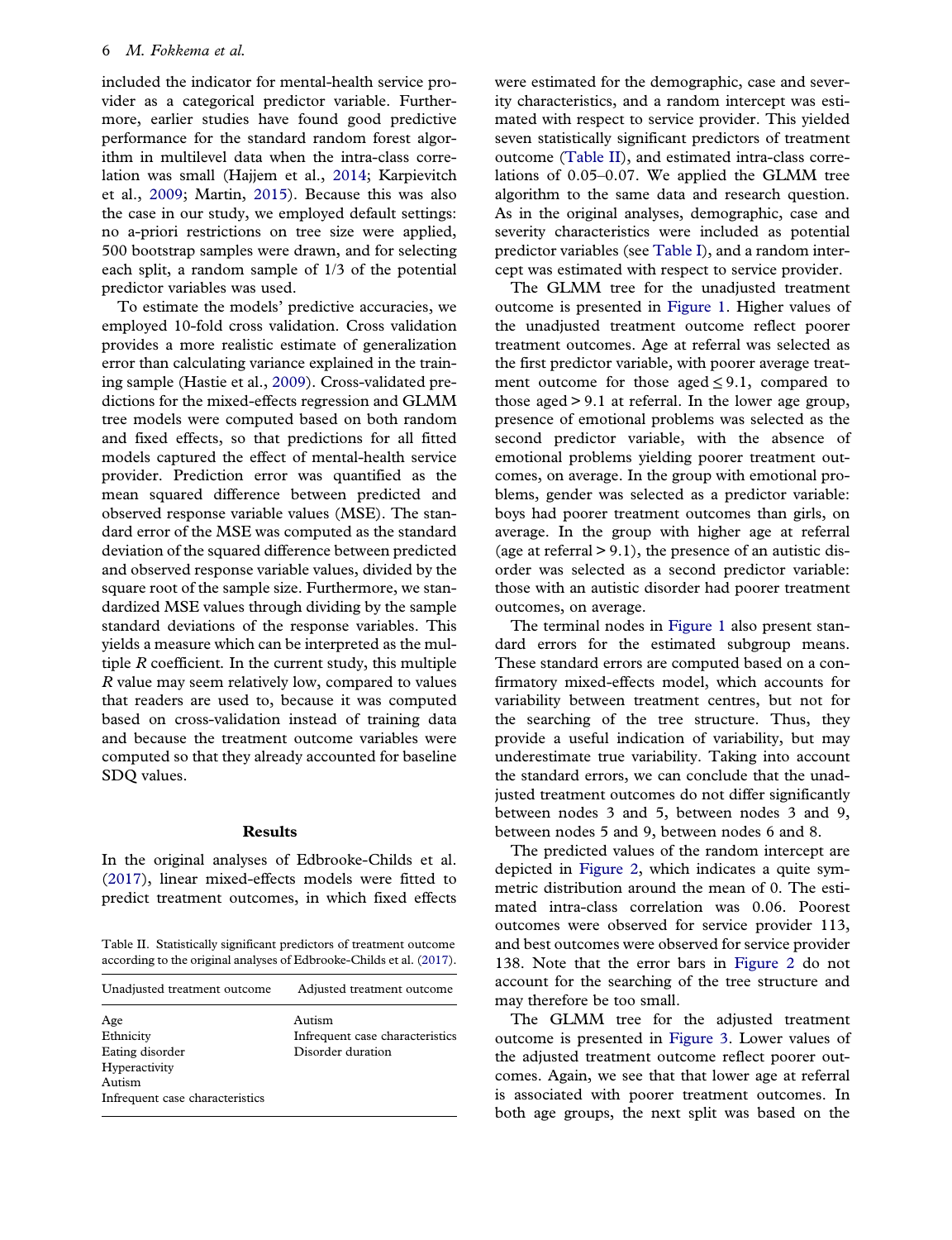<span id="page-7-0"></span>

Figure 1. GLMM tree for the unadjusted treatment outcome. Higher values represent poorer treatment outcomes. Panels depict subgroup sizes ( $N$ ) and estimated fixed-effects means ( $M$ ) with standard errors ( $SE$ ). Note that  $SE$ s account for random variability between treatment centres, but not for the searching of the tree structure.

parent-reported impairment of mental-health problems on home life, with stronger impairment on home life yielding better outcomes (than would be expected based on baseline SDQ mental-health difficulty scores). In the group aged  $\leq 9.1$  at referral, a third split was created based on ethnicity, with Asian and non-reported or missing ethnicity yielding better treatment outcomes, compared to other ethnicity groups. This split should be interpreted with care: The two resulting subgroups (especially terminal node six) are rather small, yielding less reliable estimates of the difference between the two groups, which is also evidenced by the relatively large standard errors. Furthermore, the split was partly based on ethnicity being not reported or missing, making it difficult to draw conclusions on the meaning of this split. Taking into account the standard errors reported in the terminal nodes, we can conclude that the adjusted treatment outcomes do not differ significantly between nodes 3 and 6, between nodes 5 and 8, and between nodes 5 and 9.

The predicted values of the random intercept are depicted in [Figure 4,](#page-10-0) which indicates a rather symmetric distribution around the mean of 0. The

intra-class correlation was 0.05. Again, poorest outcomes were observed for service provider 113, and best outcomes were observed for service provider 138.

We compared predictive accuracy of GLMM trees with that of traditional GLMMs and random forests using 10-fold cross validation. Results are presented in [Table III,](#page-10-0) which shows that GLMM trees yielded accuracy on par with that of the traditional GLMMs and the random forests. The traditional GLMMs yielded slightly higher predictive accuracy than GLMM trees. Random forests yielded somewhat lower predictive accuracy than both traditional GLMMs and GLMM trees. Taking into account the standard errors of the MSEs indicates that predictive accuracy did not differ significantly between methods.

The cross-validated multiple R values indicate that the predicted values are not very precise. This is in large part due to both treatment outcomes already being corrected for baseline SDQ mental-health difficulty scores, which were a strong predictor of later difficulty scores, as indicated by the estimated sample correlation of 0.63. Although the predicted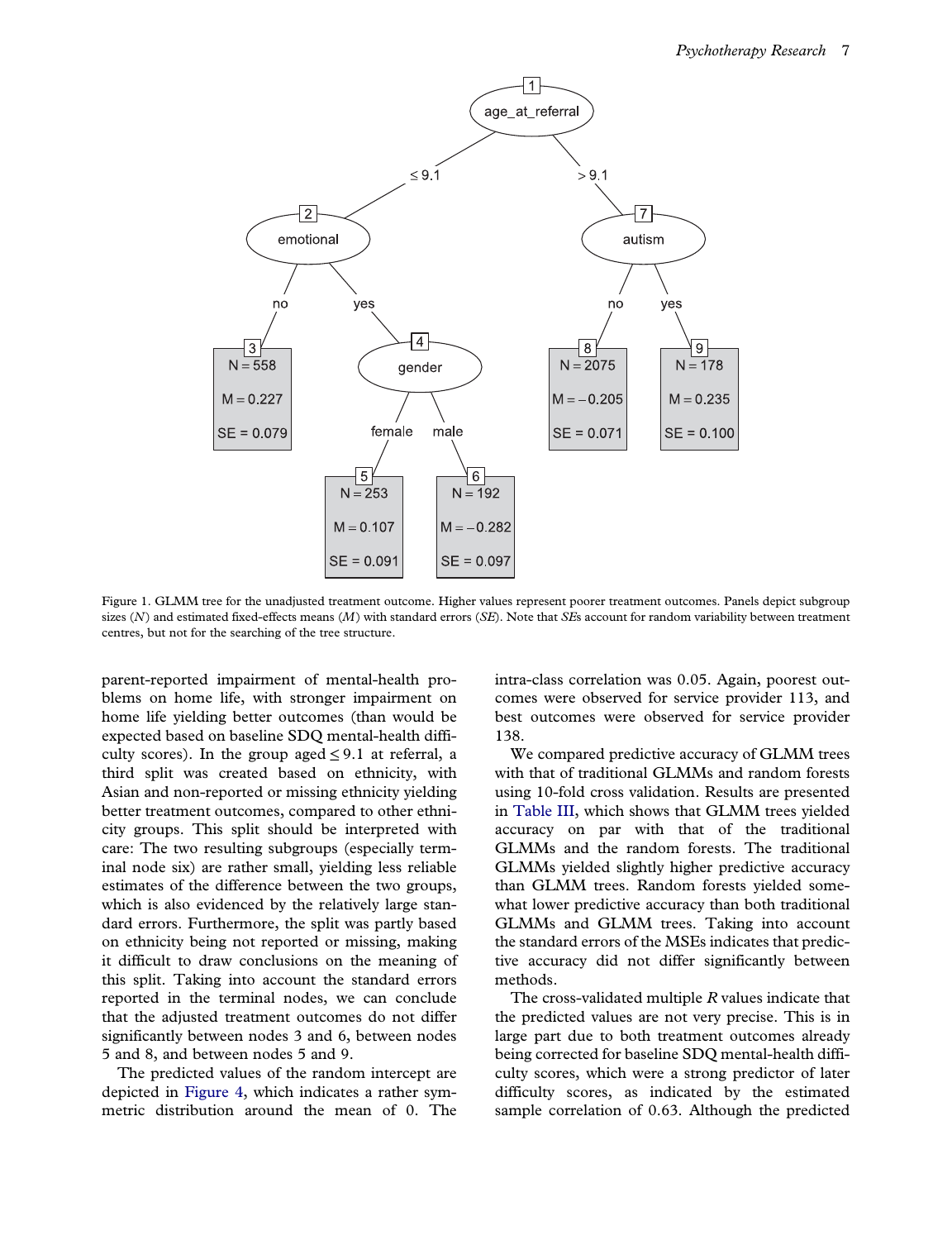<span id="page-8-0"></span>

### **MEMBER ID ANON**

Figure 2. Random-effects predictions of the GLMM tree for the unadjusted treatment outcome. The y-axis represents indicators for service provider. The x-axis represents the predicted value of the random intercept, where higher values represent poorer treatment outcomes. Blue dots represent point predictions, black lines represent point predictions ±1.96 times the standard error. Note that these standard errors do not account for the searching of the tree structure.

values may be too unreliable for individual predictions, they do provide useful group-level insights. For example, the GLMM trees in [Figures 1](#page-7-0) and [3](#page-9-0) identify those subgroups at risk for poorer treatment outcomes than can be expected based on baseline SDQ mental-health difficulty scores.

### Discussion

Our study found no significant differences in predictive accuracy between GLMM trees, traditional GLMMs and random forests. This is in line with earlier studies comparing mixed-effects decisiontree algorithms and traditional mixed-effects models (e.g., Fokkema et al., [2018](#page-12-0); Hajjem et al., [2017;](#page-12-0) Sela & Simonoff, [2012\)](#page-13-0). The finding that random forests did not outperform single decision trees or mixed-effects linear models was somewhat surprising, but similar findings have been reported in other studies (e.g., Jie et al., [2019](#page-12-0); Martin, [2015](#page-12-0); Rudin, [2019\)](#page-12-0).

Both the traditional GLMMs and GLMM trees found lower age at referral, presence of an autistic disorder and ethnicity to be associated with treatment outcomes. The GLMM trees additionally identified presence of emotional problems, gender and parent-reported impairment of mental-health problems on home life as predictors of treatment outcome. The traditional GLMMs additionally identified presence of eating disorder, hyperactivity, infrequent case characteristics and symptom duration as predictors of treatment outcome. Random forests fitted on the complete dataset included all predictor variables in the predictive model. Thus, in our dataset, GLMM trees required the lowest number of variables for making a prediction on treatment outcomes, requiring the assessment of two to three variables for making a prediction. The traditional GLMMs require assessing three (for the adjusted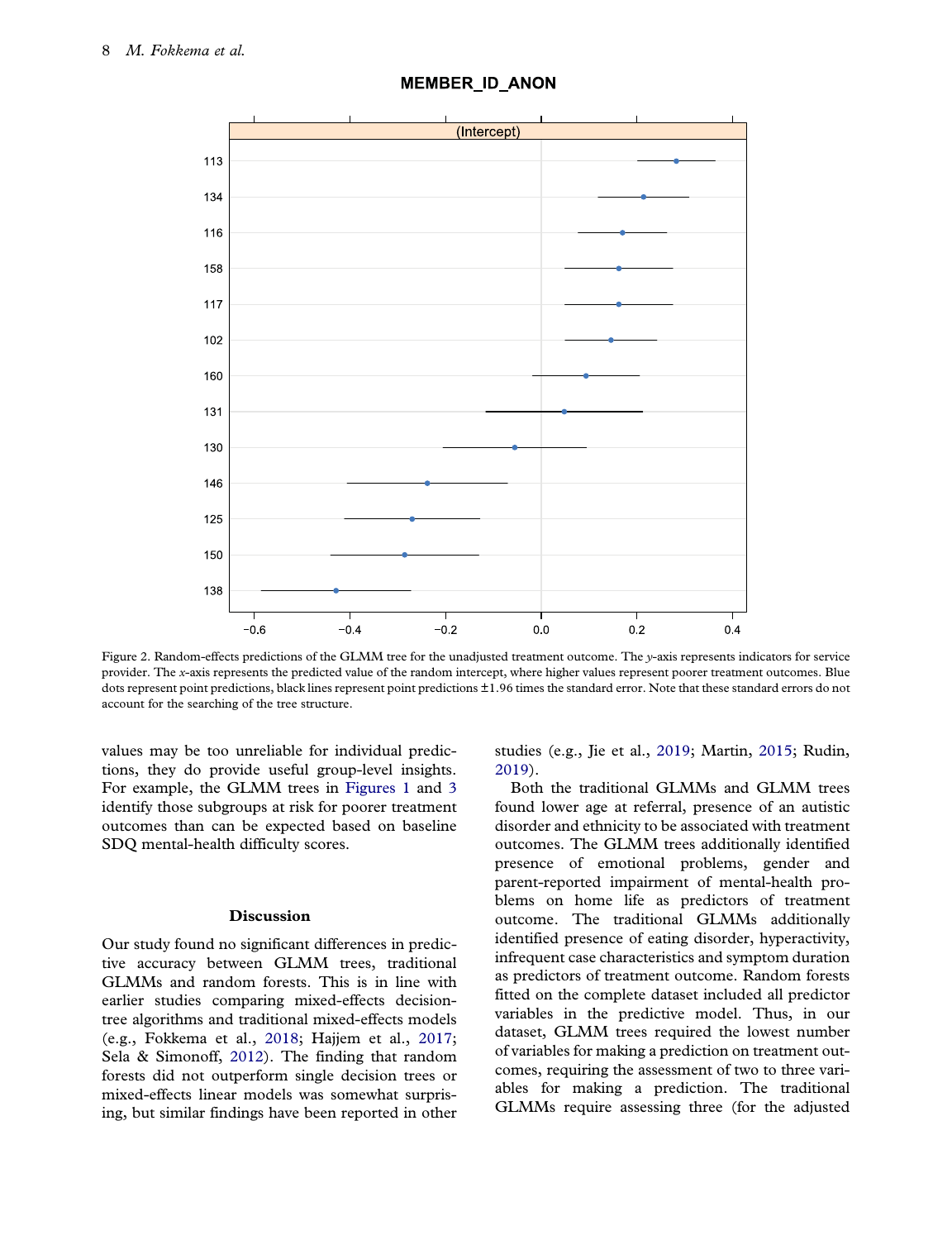<span id="page-9-0"></span>

Figure 3. GLMM tree for the adjusted treatment outcome. Lower values reflect poorer treatment outcomes. Panels depict subgroups sizes (N), estimated fixed-effects means (M) and their respective standard errors (SE). Ethnicity was coded White (1), Mixed (2), Asian (3), Black or Black British (4), Other (5), Not reported or missing (6). Note that SEs account for random variability between treatment centres, but not for the searching of the tree structure.

treatment outcome) or six variables (for the unadjusted treatment outcome). Furthermore, the GLMM trees directly show how the relevant patient characteristics should be combined to decide whether a patient is at risk for poorer treatment outcomes. With the traditional GLMMs, all relevant predictor variables would have to be evaluated, multiplied by their respective coefficients and added together to make a prediction. With the random forests, all 18 predictor variables would have to be assessed and inputted into a computer in order to make a prediction on treatment outcome.

In clinical practice, the fitted GLMM trees could be used to inform policy or treatment decisions. For example, the tree for the unadjusted treatment outcome ([Figure 1](#page-7-0)) indicates that clients who are younger than 9 years of age at referral and who do not present with emotional problems, and clients over 9 years of age presenting with autism are at risk for even poorer treatment outcomes, than can be expected based on baseline SDQ mental-health difficulty scores. If additional resources or more intensive treatments are available, but cannot be provided to all clients, perhaps these should be provided to those client groups.

A major advantage of decision tree-methods is that they involve few assumptions about the distribution of the data. Traditional GLMMs, for example, assume linear associations between predictor and outcome variables and a normal distribution for the model's residuals. Violations of these assumptions may yield spurious effects, especially in mixedeffects models (e.g., Bauer & Cai, [2009](#page-11-0)). GLMM trees do not involve these assumptions, but do involve assumptions about the distribution of the random effects. Like with traditional GLMMs, correct specification of the random-effects structure is therefore an important prerequisite for obtaining valid results with the GLMM tree algorithm. The tutorial in the supplementary material illustrates how to assess potential model misspecifications.

It is important to note that that recursive partitioning methods are exploratory techniques. Especially in small samples, fitted decision trees may differ from sample to sample. However, this disadvantage likely applies more strongly to standard regression trees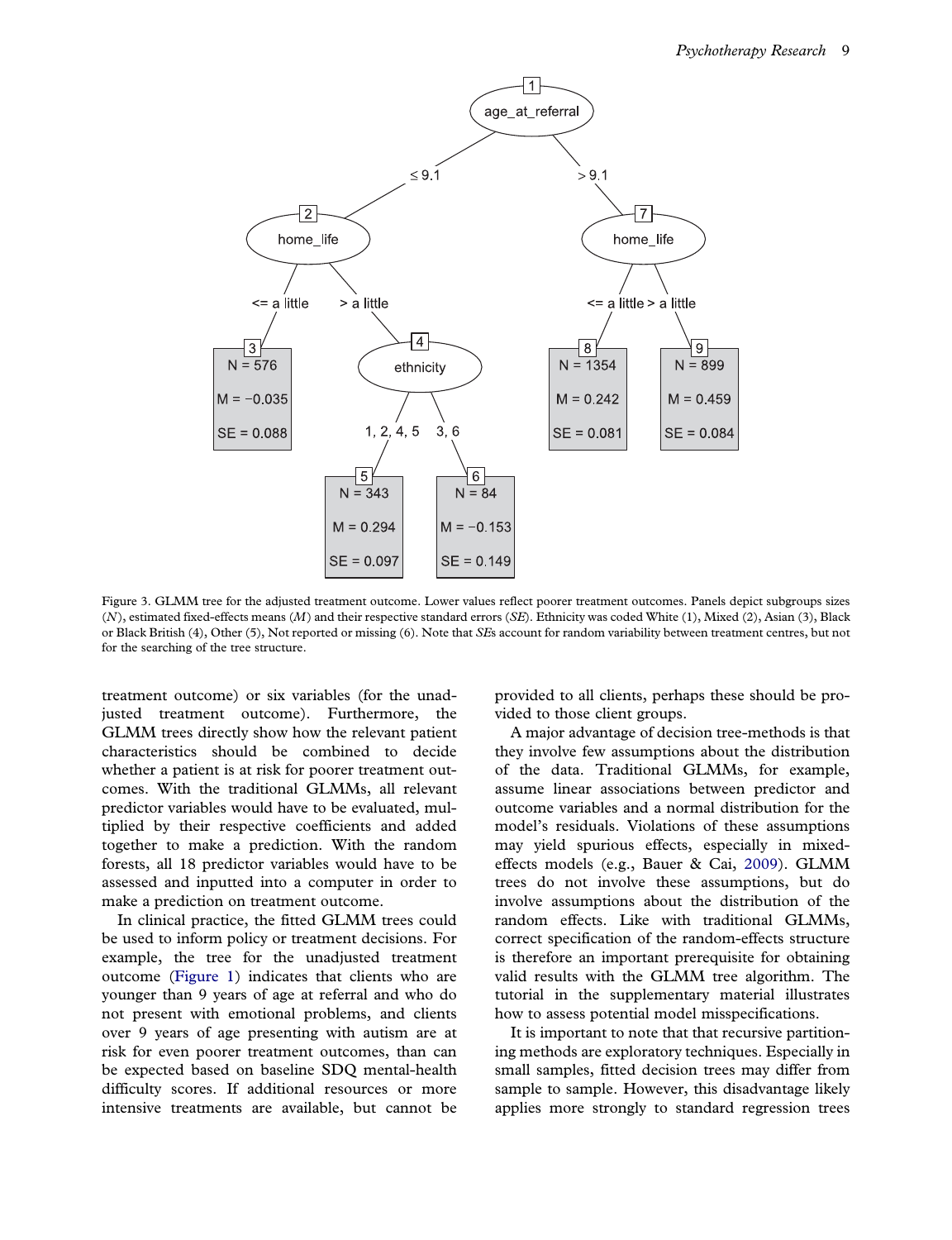<span id="page-10-0"></span>

### **MEMBER ID ANON**

Figure 4. Random-effects predictions of the GLMM tree for the adjusted treatment outcome. The y-axis represents indicators for service provider. The x-axis represents the predicted value of the random intercept, where lower values represent poorer treatment outcomes. Blue dots represent point predictions, black lines represent point predictions ±1.96 times the standard error. Note that these standard errors do not account for the searching of the tree structure.

than mixed-effects regression trees. In (generalized) linear models, the relative advantages of mixed-

Table III. Prediction error of GLMM trees, traditional GLMMs and random forests, estimated through 10-fold cross validation.

|                            | Unadjusted<br>treatment outcome |                  | Adjusted treatment<br>outcome |               |
|----------------------------|---------------------------------|------------------|-------------------------------|---------------|
| Method                     | R                               | MSE (se)         | R                             | MSE (se)      |
| GLMM tree                  | .252                            | 0.931<br>(0.028) | .179                          | 1.421 (0.043) |
| Traditional<br><b>GLMM</b> | .253                            | 0.930<br>(0.027) | .205                          | 1.406 (0.043) |
| Random forest              | .195                            | 0.956<br>(0.028) | .049                          | 1.464(0.044)  |

Note. MSE denotes mean squared error; se denotes standard error; R is the square root of the treatment outcome variance explained by the predicted values; it can be interpreted as the correlation between predicted and observed treatment outcomes.

effects methods over ANOVA and GLM-type models have been widely shown and discussed (lower Type I error, more accurate standard errors; e.g., Borenstein et al., [2010;](#page-11-0) Gueorguieva & Krystal, [2004;](#page-12-0) Nich & Carroll, [1997](#page-12-0)). Similarly, lower Type I error and higher accuracy have also been observed for mixed-effects regression trees, compared to standard regression trees (Fokkema et al., [2018;](#page-12-0) Hajjem et al., [2017;](#page-12-0) Sela & Simonoff, [2012\)](#page-13-0).

With GLMM trees, like with any other statistical method, larger sample sizes will likely yield more accurate and stable results. However, sample size requirements cannot be computed in advance, because exploratory methods do not have a concept of statistical power. Users should thus keep in mind that a trade-off between sample size and the signalto-noise ratio applies. That is, the stronger the association between potential predictor variables and the response, the more likely this association will be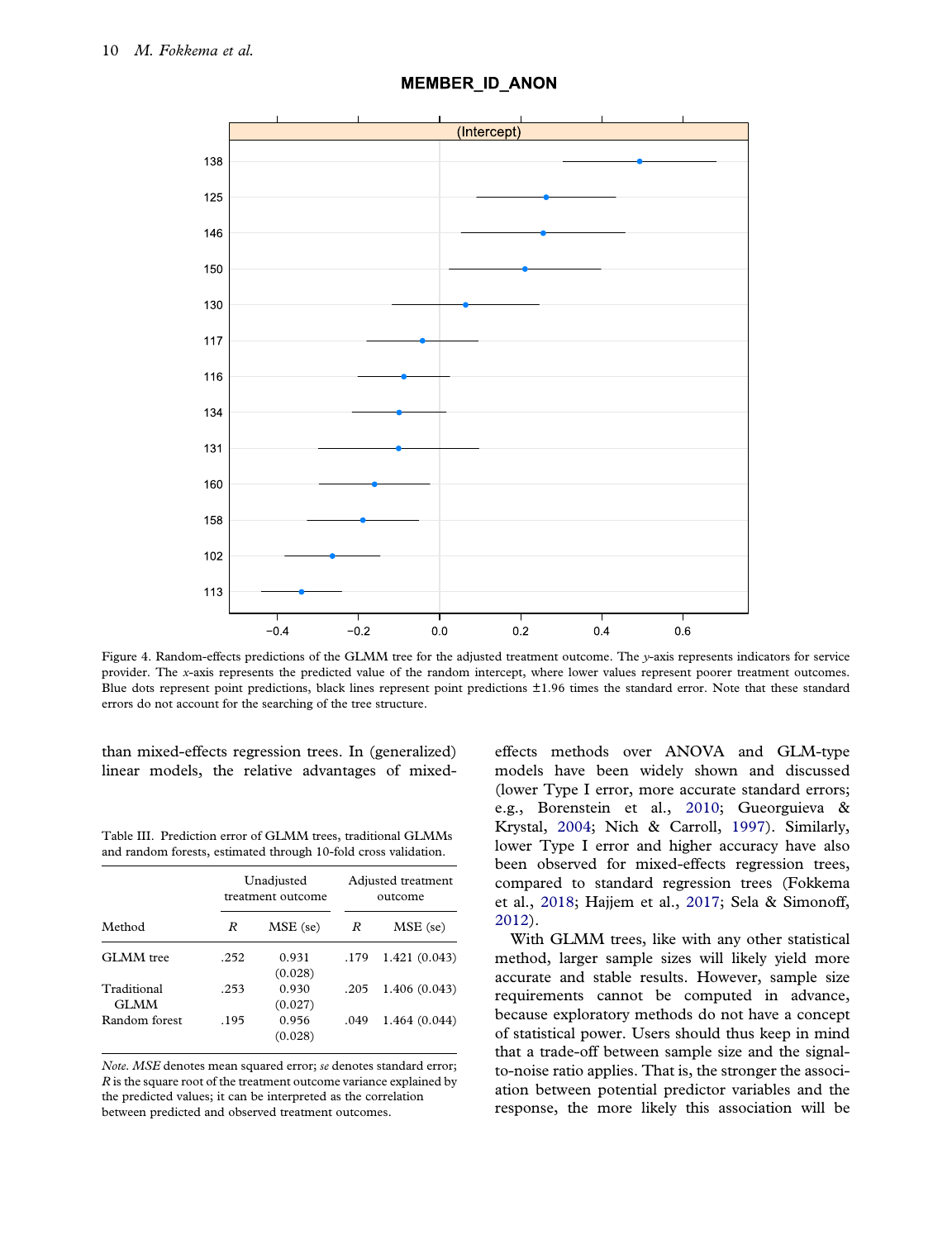<span id="page-11-0"></span>recovered by the fitted tree. Also, the larger the number of the potential predictor variables that are in fact noise variables (i.e., not associated with the response), the less likely that the actual associations in a dataset will be recovered by the fitted tree.

In the GLMM tree algorithm, sample size and the number of potential predictor variables directly affect the power of the variable selection tests: If sample size increases, the power of these tests increases, increasing the likelihood that a predictor variable in the current node obtains a  $p$  value lower than the prespecified  $\alpha$  level. The p values are Bonferroni corrected by default, based on the number of potential predictor variables. Thus, although there are no apriori constraints on the number of predictor variables that can be specified, increasing the number of potential predictor variables effectively increases the  $p$  values, reducing the power to detect splits.

As mentioned in the Introduction, the use of statistical tests for variable selection also provides a natural stopping criterion. Recursive partitioning algorithms that do not separate variable and cutpoint selection generally grow a very large tree first, which is subsequently reduced in size through postpruning (e.g., Rokach & Maimon, [2008\)](#page-12-0). The prespecified  $\alpha$  level for the variable selection tests can therefore be seen as the main tuning parameter. For many data problems, the default value of  $\alpha = .05$ will suffice. However, for datasets with (very) large sample sizes, this may yield a tree that is too large to interpret and thus a lower value of  $\alpha$  may be preferred. For datasets with a large number of potential predictor variables, the Bonferroni correction may be overly conservative, resulting in too few splits (e.g., no split) being made. In such cases, users may prefer a higher value of  $\alpha$ , or to not apply the Bonferroni correction. When a higher or lower value than the default value of  $\alpha$  is preferred, the value that optimizes predictive accuracy can best be determined through cross validation.

Due to the exploratory nature of decision tree analyses, in most cases it would be advisable to validate the results in a different sample, or to at least evaluate predictive accuracy of the decision tree using crossvalidation methods. This prevents overly optimistic estimates of predictive accuracy that results from using the same data that was used for training the model (e.g., Hastie et al., [2009](#page-12-0); Yarkoni & Westfall, [2017\)](#page-13-0). For this reason, we applied 10-fold cross validation to assess predictive accuracy in the current study.

We hope this paper has shown the potential of GLMM trees to generate decision trees from empirical data with a multilevel structure. The GLMM tree algorithm can also be employed for subgroup detection in more complex research designs, like growth curve models or clinical trials comparing the effects of two or more treatments. Readers interested in such research questions, or the computational details of the GLMM tree algorithm are encouraged to read Fokkema et al. ([2018](#page-12-0)). Readers interested in a more general introduction to recursive partitioning methods are encouraged to read Strobl et al. ([2009](#page-13-0)). Finally, readers interested in fitting GLMM trees to their own data can do so using R (R Core Team, [2020](#page-12-0)) and the R package glmertree (Zeileis & Fokkema, [2019\)](#page-13-0). The tutorial in the supplementary material provides several examples, instructing readers on applying the GLMM tree algorithm to their own data and interpreting the results.

### Note

<sup>1</sup> The standardized added value score is computed as .46 + .16∗total difficulties at T1 + .04∗total impact at T1 − .06∗emotional problems at T1 − total difficulties T2.

### Supplemental Data

Supplemental data for this article can be accessed <https://10.1080/10503307.2020.1785037>

### References

- Abdolell, M., LeBlanc, M., Stephens, D., & Harrison, R. ([2002\)](#page-4-0). Binary partitioning for continuous longitudinal data: Categorizing a prognostic variable. Statistics in Medicine, 21 (22), 3395–3409. <https://doi.org/10.1002/sim.1266>
- Bates, D., Maechler, M., Bolker, B., & Walker, S. [\(2015](#page-5-0)). Fitting linear mixed-effects models using lme4. Journal of Statistical Software, 67(1), 1–48. <https://doi.org/10.18637/jss.v067.i01>
- Bauer, D. J., & Cai, L. ([2009\)](#page-9-0). Consequences of unmodeled nonlinear effects in multilevel models. Journal of Educational and Behavioral Statistics, 34(1), 97–114. [https://doi.org/10.3102/](https://doi.org/10.3102/1076998607310504) [1076998607310504](https://doi.org/10.3102/1076998607310504)
- Berman, M. I., & Hegel, M. T. ([2014\)](#page-2-0). Predicting depression outcome in mental health treatment: A recursive partitioning analysis. Psychotherapy Research, 24(6), 675–686. [https://doi.](https://doi.org/10.1080/10503307.2013.874053) [org/10.1080/10503307.2013.874053](https://doi.org/10.1080/10503307.2013.874053)
- Borenstein, M., Hedges, L. V., Higgins, J., & Rothstein, H. R. [\(2010\)](#page-10-0). A basic introduction to fixed-effect and randomeffects models for meta-analysis. Research Synthesis Methods, 1 (2), 97–111. <https://doi.org/10.1002/jrsm.12>
- Brandmaier, A. M., von Oertzen, T., McArdle, J. J., & Lindenberger, U. ([2013](#page-4-0)). Structural equation model trees. Psychological Methods, 18(1), 71–86. [https://doi.org/10.1037/](https://doi.org/10.1037/a0030001) [a0030001](https://doi.org/10.1037/a0030001)
- Breiman, L. [\(1996](#page-2-0)). Bagging predictors. Machine Learning, 24(2), 123–140. <https://doi.org/10.1007/BF00058655>.
- Breiman, L. [\(2001](#page-2-0)). Random forests. Machine Learning, 45(1), 5-32. <https://doi.org/10.1023/A:1010933404324>
- Breiman, L., Friedman, J., Olshen, R. A., & Stone, C. J. ([1984\)](#page-3-0). Classification and regression trees. Chapman & Hall/CRC.
- Carvalho, D. V., Pereira, E. M., & Cardoso, J. S. [\(2019\)](#page-3-0). Machine learning interpretability: A survey on methods and metrics. Electronics, 8(832), 1–34. [https://doi.org/10.3390/](https://doi.org/10.3390/electronics8080832) [electronics8080832.](https://doi.org/10.3390/electronics8080832)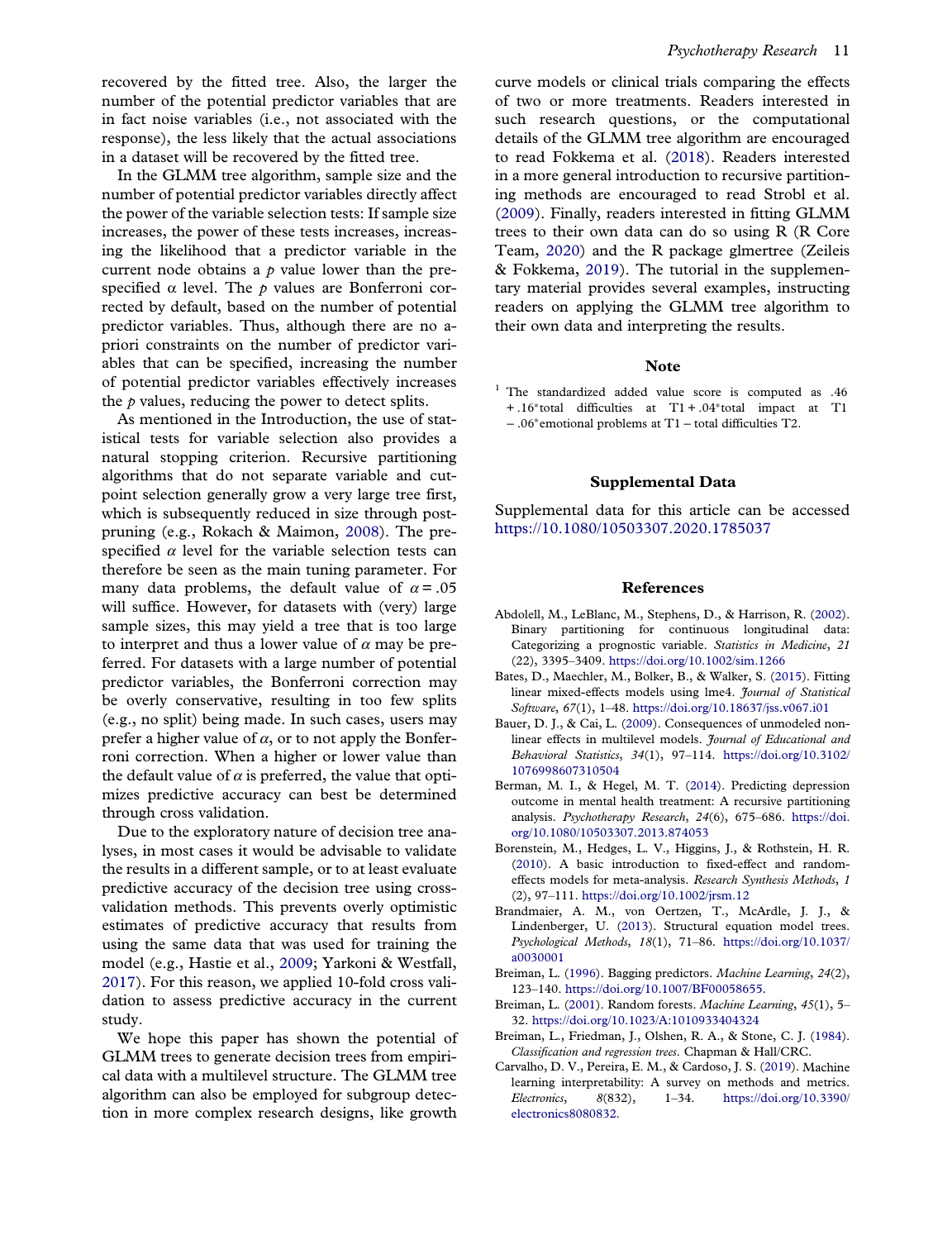- <span id="page-12-0"></span>Doove, L. L., Dusseldorp, E., Van Deun, K., & Van Mechelen, I. ([2014\)](#page-4-0). A comparison of five recursive partitioning methods to find person subgroups involved in meaningful treatment–subgroup interactions. Advances in Data Analysis and Classification, 8(4), 403–425. [https://doi.org/10.1007/s11634-](https://doi.org/10.1007/s11634-013-0159-x) [013-0159-x](https://doi.org/10.1007/s11634-013-0159-x)
- Edbrooke-Childs, J., Macdougall, A., Hayes, D., Jacob, J., Wolpert, M., & Deighton, J. ([2017\)](#page-2-0). Service-level variation, patient-level factors, and treatment outcome in those seen by child mental health services. European Child & Adolescent Psychiatry, 26(6), 715–722. [https://doi.org/10.1007/s00787-](https://doi.org/10.1007/s00787-016-0939-x) [016-0939-x](https://doi.org/10.1007/s00787-016-0939-x)
- Fernández-Delgado, M., Cernadas, E., Barro, S., & Amorim, D. ([2014\)](#page-2-0). Do we need hundreds of classifiers to solve real world classification problems? The Journal of Machine Learning Research, 15(1), 3133–3181. [http://www.jmlr.org/papers/](http://www.jmlr.org/papers/volume15/delgado14a/delgado14a.pdf) [volume15/delgado14a/delgado14a.pdf.](http://www.jmlr.org/papers/volume15/delgado14a/delgado14a.pdf)
- Fokkema, M., Smits, N., Zeileis, A., Hothorn, T., & Kelderman, H. [\(2018\)](#page-2-0). Detecting treatment-subgroup interactions in clustered data with generalized linear mixed-effects model trees. Behavior Research Methods, 50(5), 2016–2034. [http://link.](http://link.springer.com/article/10.3758/s13428-017-0971-x) [springer.com/article/10.3758/s13428-017-0971-x.](http://link.springer.com/article/10.3758/s13428-017-0971-x) [https://doi.](https://doi.org/10.3758/s13428-017-0971-x) [org/10.3758/s13428-017-0971-x](https://doi.org/10.3758/s13428-017-0971-x)
- Ford, T., Hutchings, J., Bywater, T., Goodman, A., & Goodman, R. [\(2009](#page-5-0)). Strengths and difficulties questionnaire added value scores: Evaluating effectiveness in child mental health interventions. The British Journal of Psychiatry, 194(6), 552-558. [https://](https://doi.org/10.1192/bjp.bp.108.052373) [doi.org/10.1192/bjp.bp.108.052373](https://doi.org/10.1192/bjp.bp.108.052373)
- Gacto, M. J., Soto-Hidalgo, J. M., Alcalá-Fdez, J., & Alcalá, R. ([2019\)](#page-2-0). Experimental study on 164 algorithms available in software tools for solving standard Non-linear regression problems. IEEE Access, 7, 108916–108939. [https://doi.org/10.1109/](https://doi.org/10.1109/ACCESS.2019.2933261) [ACCESS.2019.2933261](https://doi.org/10.1109/ACCESS.2019.2933261)
- Gigerenzer, G., Todd, P. M., & the ABC Research Group. ([1999](#page-2-0)). Simple heuristics that make us smart. Oxford University Press.
- Goodman, R. [\(1997\)](#page-5-0). The strengths and difficulties questionnaire: A research note. Journal of Child Psychology and Psychiatry, 38 (5), 581–586. [https://doi.org/10.1111/j.1469-7610.1997.](https://doi.org/10.1111/j.1469-7610.1997.tb01545.x) [tb01545.x](https://doi.org/10.1111/j.1469-7610.1997.tb01545.x)
- Gueorguieva, R., & Krystal, J. H. ([2004\)](#page-10-0). Move over ANOVA: Progress in analyzing repeated-measures data and its reflection in papers published in the archives of general Psychiatry. Archives of General Psychiatry, 61(3), 310–317. [https://doi.org/](https://doi.org/10.1001/archpsyc.61.3.310) [10.1001/archpsyc.61.3.310](https://doi.org/10.1001/archpsyc.61.3.310)
- Hajjem, A., Bellavance, F., & Larocque, D. ([2014\)](#page-6-0). Mixed-effects random forest for clustered data. Journal of Statistical Computation and Simulation, 84(6), 1313–1328. [https://doi.org/](https://doi.org/10.1080/00949655.2012.741599) [10.1080/00949655.2012.741599](https://doi.org/10.1080/00949655.2012.741599)
- Hajjem, A., Larocque, D., & Bellavance, F. ([2017\)](#page-4-0). Generalized mixed effects regression trees. Statistics & Probability Letters, 126, 114–118. <https://doi.org/10.1016/j.spl.2017.02.033>
- Hand, D. J. [\(2006](#page-3-0)). Classifier technology and the illusion of progress. Statistical Science, 21(1), 1–14. [https://doi.org/10.1214/](https://doi.org/10.1214/088342306000000060) [088342306000000060](https://doi.org/10.1214/088342306000000060)
- Hannöver, W., & Kordy, H. [\(2005\)](#page-2-0). Predicting outcomes of inpatient psychotherapy using quality management data: Comparing classification and regression trees with logistic regression and linear discriminant analysis. Psychotherapy Research, 15(3), 236–247. [https://](https://doi.org/10.1080/10503300512331334995) [doi.org/10.1080/10503300512331334995](https://doi.org/10.1080/10503300512331334995)
- Hannöver, W., Richard, M., Hansen, N. B., Martinovich, Z., & Kordy, H. [\(2002](#page-2-0)). A classification tree model for decisionmaking in clinical practice: An application based on the data of the German Multicenter study on eating disorders, Project TR-EAT. Psychotherapy Research, 12(4), 445–461. [https://doi.](https://doi.org/10.1080/713664470) [org/10.1080/713664470](https://doi.org/10.1080/713664470)
- Hansen, N., Kershaw, T., Kochman, A., & Sikkema, K. [\(2007](#page-2-0)). A classification and regression trees analysis predicting treatment

outcome following a group intervention randomized controlled trial for HIV-positive adult survivors of childhood sexual abuse. Psychotherapy Research, 17(4), 404–415. [https://doi.org/10.](https://doi.org/10.1080/10503300600953512) [1080/10503300600953512](https://doi.org/10.1080/10503300600953512)

- Hastie, T., Tibshirani, R., & Friedman, J. [\(2009\)](#page-6-0). The elements of statistical learning. Springer.
- Hothorn, T., Hornik, K., & Zeileis, A. ([2006](#page-3-0)). Unbiased recursive partitioning: A conditional inference framework. *Journal of* Computational and Graphical Statistics, 15(3), 651–674. [https://](https://doi.org/10.1198/106186006X133933) [doi.org/10.1198/106186006X133933](https://doi.org/10.1198/106186006X133933)
- Jie, M., Collins, G. S., Steyerberg, E. W., Verbakel, J. Y., & van Calster, B. [\(2019](#page-3-0)). A systematic review shows no performance benefit of machine learning over logistic regression for clinical prediction models. Journal of Clinical Epidemiology, 110, 12– 22. <https://doi.org/10.1016/j.jclinepi.2019.02.004>
- Karpievitch, Y. V., Hill, E. G., Leclerc, A. P., Dabney, A. R., Almeida, J. S., & Rapallo, F. [\(2009\)](#page-6-0). An introspective comparison of random forest-based classifiers for the analysis of clustercorrelated data by way of RF++. PloS one, 4(9), e7087, 1-10. [https://doi.org/10.1371/journal.pone.0007087.](https://doi.org/10.1371/journal.pone.0007087)
- Kaur, H, Nori, H, Jenkins, S, Caruana, R, & Wallach, H. ([2020\)](#page-3-0). Interpreting Interpretability: Understanding Data Scientists' Use of Interpretability Tools for Machine Learning. Proceedings of the 2020 CHI Conference on Human Factors in Computing Systems, 1–14.
- Kim, H., & Loh, W.-Y. [\(2001\)](#page-3-0). Classification trees with unbiased multiway splits. Journal of the American Statistical Association, 96 (454), 589–604. <https://doi.org/10.1198/016214501753168271>
- Koffmann, A. [\(2020\)](#page-2-0). Early trajectory features and the course of psychotherapy. Psychotherapy Research, 30(1), 1–12. [https://](https://doi.org/10.1080/10503307.2018.1506950) [doi.org/10.1080/10503307.2018.1506950](https://doi.org/10.1080/10503307.2018.1506950).
- Liaw, A., & Wiener, M. ([2002](#page-5-0)). Classification and regression by randomForest. R News, 2(3), 18–22. https://www.r-project.org/doc/Rnews/Rnews\_2002-3.pdf.
- Lundberg, S. M., & Lee, S.-I. [\(2017](#page-3-0)). A unified approach to interpreting model predictions. Paper presented at the 31st Conference on Neural Information Processing Systems (NIPS 2017), Long Beach, CA, Dec. 4-7.
- Martin, D. P. [\(2015\)](#page-6-0). Efficiently exploring multilevel data with recursive partitioning [Doctoral dissertation]. University of Virginia. <https://dpmartin42.github.io/extras/dissertation.pdf>
- Moerbeek, M. [\(2004](#page-4-0)). The consequence of ignoring a level of nesting in multilevel analysis. Multivariate Behavioral Research, 39(1), 129–149. [https://doi.org/10.1207/s15327906mbr3901\\_5](https://doi.org/10.1207/s15327906mbr3901_5)
- Nich, C., & Carroll, K. ([1997](#page-10-0)). Now you see it, now you don't: A comparison of traditional versus random-effects regression models in the analysis of longitudinal follow-up data from a clinical trial. Journal of Consulting and Clinical Psychology, 65(2), 252–261. <https://doi.org/10.1037/0022-006X.65.2.252>
- O'Keeffe, S., Martin, P., Goodyer, I. M., Wilkinson, P., Consortium, I., & Midgley, N. ([2018\)](#page-2-0). Predicting dropout in adolescents receiving therapy for depression. Psychotherapy Research, 28(5), 708–721. [https://doi.org/10.1080/10503307.](https://doi.org/10.1080/10503307.2017.1393576) [2017.1393576](https://doi.org/10.1080/10503307.2017.1393576)
- R Core Team. ([2020\)](#page-2-0). R language definition. Vienna, Austria: R foundation for statistical computing.
- Ribeiro, M. T., Singh, S., & Guestrin, C. [\(2016\)](#page-3-0). Model-agnostic interpretability of machine learning. arXiv preprint arXiv:1606.05386.
- Rokach, L. [\(2010\)](#page-2-0). Ensemble-based classifiers. Artificial Intelligence Review, 33(1–2), 1–39. [https://doi.org/10.1007/s10462-009-](https://doi.org/10.1007/s10462-009-9124-7) [9124-7](https://doi.org/10.1007/s10462-009-9124-7)
- Rokach, L., & Maimon, O. Z. ([2008\)](#page-11-0). Pruning trees. In Data mining with decision trees: Theory and applications. Singapore: World Scientific.
- Rudin, C. ([2019](#page-3-0)). Stop explaining black box machine learning models for high stakes decisions and use interpretable models